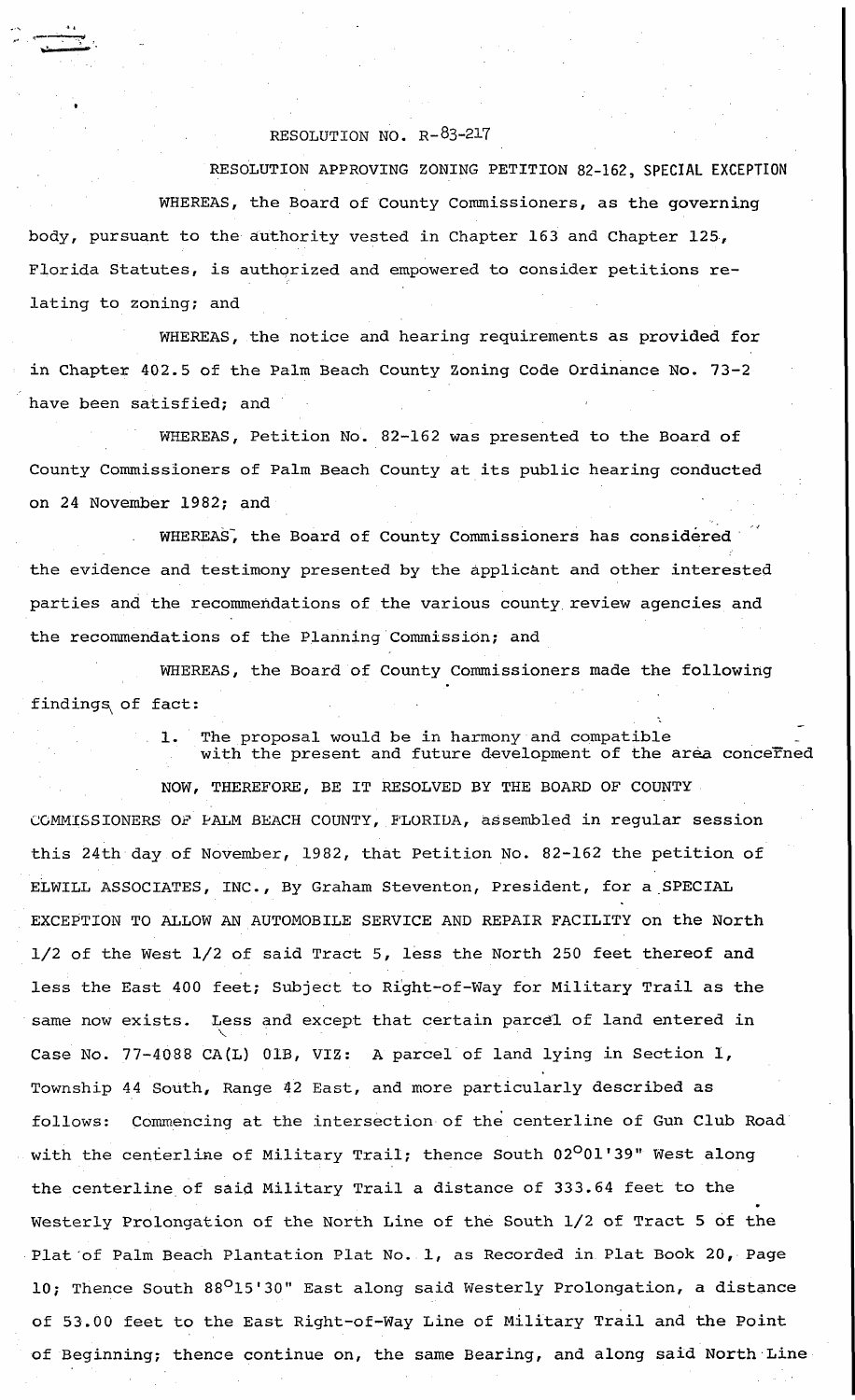a distance of 25 feet; thence North 02<sup>0</sup>01'39" East a distance of 15 feet; thence North 88<sup>0</sup>15'30" West a distance of 25 feet to said East Right-of-Way Line of Military Trail thence South 02 $^\mathrm{O}$ 01'39" West along said Right-of-Way Line a distance of 15 feet to the Point of Beginning; Subject to a temporary Easement for construction purposes 10 feet in width lying in Section 1, Township 44 South, Range 42 East, more particularly described as follows: A strip of land 10 feet in width lying 5 feet on each side of the following described centerline: Commencing at the intersection of the centerline of Gun Club Road with the centerline of Military Trail, thence South 02001'39" West along said centerline of Military Trail, a distance of 313.64 feet to the Westerly Prolongation of a Line 25\* feet North of and parallel with the North Line of the South 1/2 of Tract 5 of the Palm Beach Plantation Plat No.1 (Model Land Company), Recorded in Plat Book 20, Page 10; Thence South 88<sup>0</sup>15'30" East along said Westerly Prolongation, a distance of 53.00 feet to the East Right-of-Way Line of Military Trail and the Point Of Beginning; thence continue on the same Bearing along said parallel line a distance of 30 feet; thence South 02001'39" West a distance of 20 feet to said North Line and the End of this description. \*Typographical error as supplied, should be 20 feet. Said property located on the East side of Military Trail (S.R. 809), approximately 200 feet South of Gun Club Road in a CG-General Commercial District, was approved as advertised subject to the following conditions:

/"

/

- 1. The Developer shall pay One Thousand Nine Hundred and Twenty-Five (\$1,925.00) Dollars at the time of issuance of building permits as payment toward meeting the cost of this project's direct and identifiable traffic impact.
- 2. The Petitioner shall provide for required preservation areas of significant existing vegetation in the proposed site design prior to final site plan certification.

3. The proposed site plan shall be amended to include the requirement of a six  $(6')$  foot high opaque fence along the subject property's east property line prior to final site plan certification.

4. No autobody, outdoor repair, or open storage activities shall be allowed on the subject premises.

5. Hours of operation shall be limited to the period between 7:30 a.m. and 9:00 p.m.

•